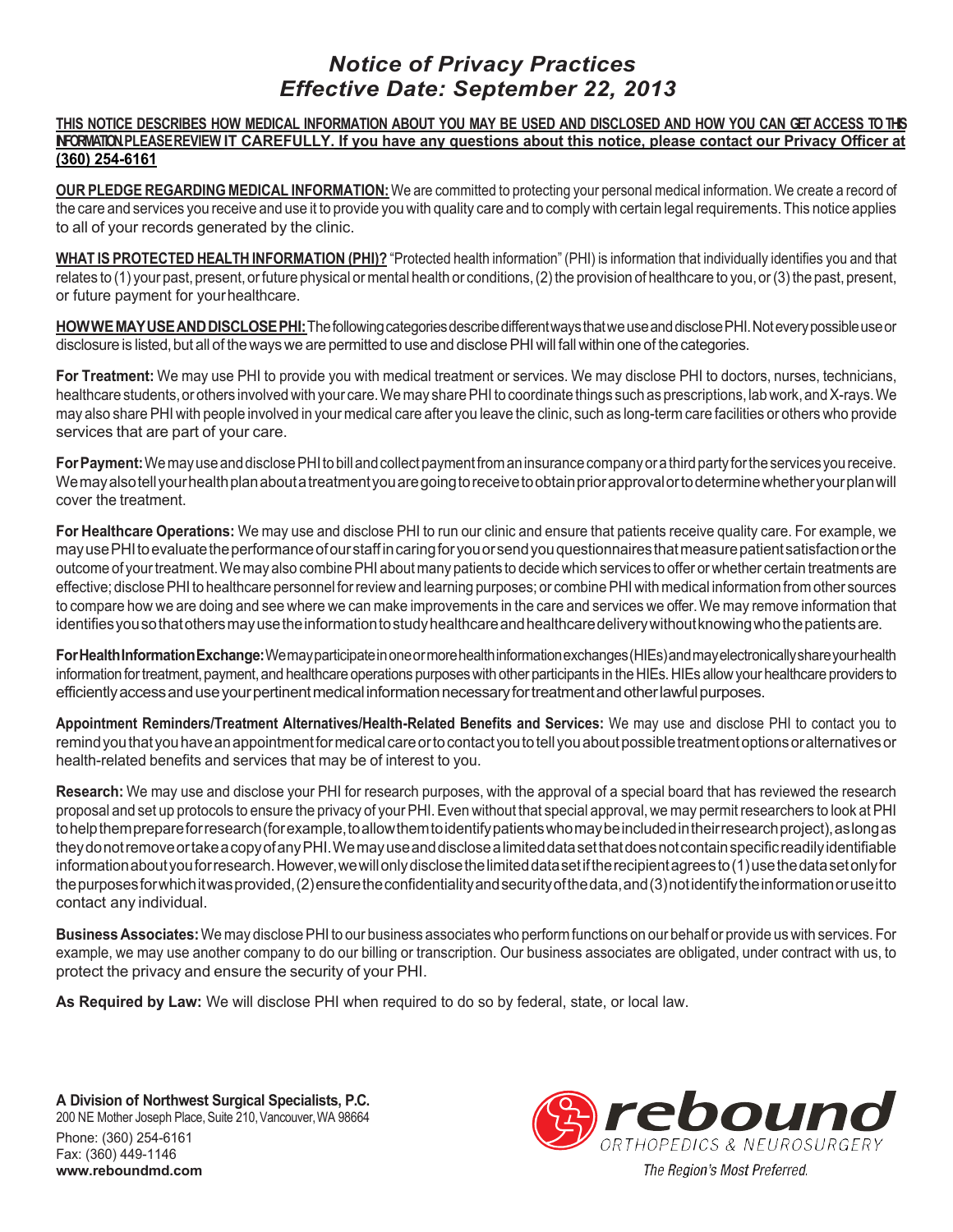**Military:** If you are a member of the armed forces, we may release PHI as required by military command authorities. We may also release PHI about foreign military personnel to the appropriate foreign military authority.

**Workers' Compensation:**We may releasePHI for workers' compensation or similar programs that provide benefits for work-related injuries or illness.

**Disclosures to parents as personal representatives of minors:** In most cases, we may disclose your minor child's PHI to you. In some situations, however, we are permitted or even required by law to deny you access to your minor child's PHI. An example of when we must deny such access is if your minor child (14 years or older in Oregon; 13 years or older in Washington) receives treatment for alcohol and drug addiction.

**Public Health Risks (Health and Safety to You and/or Others):** We may disclose PHI for public health activities and/or to agencies when necessary to prevent a serious threat to your health and safety or that of the public or another person. For example, to prevent or control disease, injury, or disability; report births and deaths, child abuse or neglect, or reactions to medications or problems with products; notify people of recalls of products they may be using; notify a person who may have been exposed to a disease or may be at risk for contracting or spreading a disease or condition; or notify authorities if we believe a patient has been the victim of abuse, neglect, or domestic violence. We only make these disclosures when required or authorized by law.

**HealthOversightActivities:**WemaydisclosePHItoahealthoversightagencyforactivitiessuchasaudits,investigations,inspections,andlicensure, which are necessary to monitor the healthcare system, government programs, and compliance with civil rights laws.

**Lawsuits and Disputes:** If you are involved in a lawsuit or a dispute, we may disclose PHI in response to a court or administrative order or a subpoena, discovery request, or other lawful process by someone else involved in the dispute.

**Data Breach Notification Purposes:** We may use or disclose your PHI to provide the legally required notice of unauthorized access to or disclosure of your health information.

Law Enforcement: We may release PHI if asked to do so by a law enforcement official in response to a court order, subpoena, warrant, summons, or similar process; to identify or locate a suspect, fugitive, material witness, or missing person; about the victim of a crime if, under certain limited circumstances, we are unable to obtain the person's agreement; about a death we believe may be the result of criminal conduct; about criminal conduct at the clinic; and in emergency situations to report a crime.

**Coroners, Medical Examiners, and Funeral Directors:** We may release PHI to a coroner or medical examiner, for example, to identify a deceased person or determine the cause of death. We may also release PHI to funeral directors as necessary to carry out their duties.

**National Security and Intelligence Activities:** We may release PHI to authorized federal officials for intelligence, counterintelligence, and other national security activities authorized by law.

**Protective Services for the President and Others:** We may disclose PHI to authorized federal officials so they may provide protection to the President, other authorized persons, or foreign heads of state or conduct special investigations.

**Inmates:** If you are an inmate of a correctional institution or under the custody of a law enforcement official, we may release PHI to the correctional institution or law enforcement official. This release would be necessary (1) for the institution to provide you with healthcare; (2) to protect your health and safety or the health and safety of others; or (3) for the safety and security of the correctional institution.

## USES AND DISCLOSURES THAT REQUIRE US TO GIVE YOU AN OPPORTUNITY TO OBJECT AND OPT OUT:

**Individuals Involved in Your Care or Payment for Your Care:** Unless you object, we may disclose PHI to another person involved in your care such as family and friends who are present when we are discussing your PHI with you. If there is an emergency, or (1.) you are unable to be present, or (2.) you lack the decision-making capacity to agree or object, we may still disclose PHI if we determine that it is in your best interest based on our professional judgment.

**DisasterRelief:**WemaydisclosePHItodisasterrelieforganizationsinordertocoordinateyourcareornotifyfamilyandfriendsofyourlocation or condition in a disaster.We will provide you with an opportunity to agree or object to such a disclosure whenever we practicably can do so.

**Fundraising Activities:** We may use or disclose your PHI, as necessary, in order to contact you for fundraising activities. You have the right to opt out of receiving fundraising communications. Please note: *Rebound Orthopedics & Neurosurgery is required by law to include this statement, but we want to assure you that we do not in fact participate in fundraising ACTIVITIES.*

## YOUR WRITTEN AUTHORIZATION IS REQUIRED FOR OTHER USES AND DISCLOSURES:

Uses and disclosures of PHI for third-party paid marketing purposes and disclosures that constitute a sale of your PHI can be made only with your written authorization. Please note: Rebound Orthopedics & Neurosurgery is required by law to include this statement, but we want to *assure you that we do not in fact participate in third-party paid marketing or the sale of PHI.*

Other uses and disclosures of PHI not covered by this Notice or the laws that apply to us will be made only with your written authorization.You may revoke that authorization at any time by submitting a written revocation to our Privacy Officer.Any disclosure that we made in reliance on your authorization before you revoked it will not be affected by the revocation.